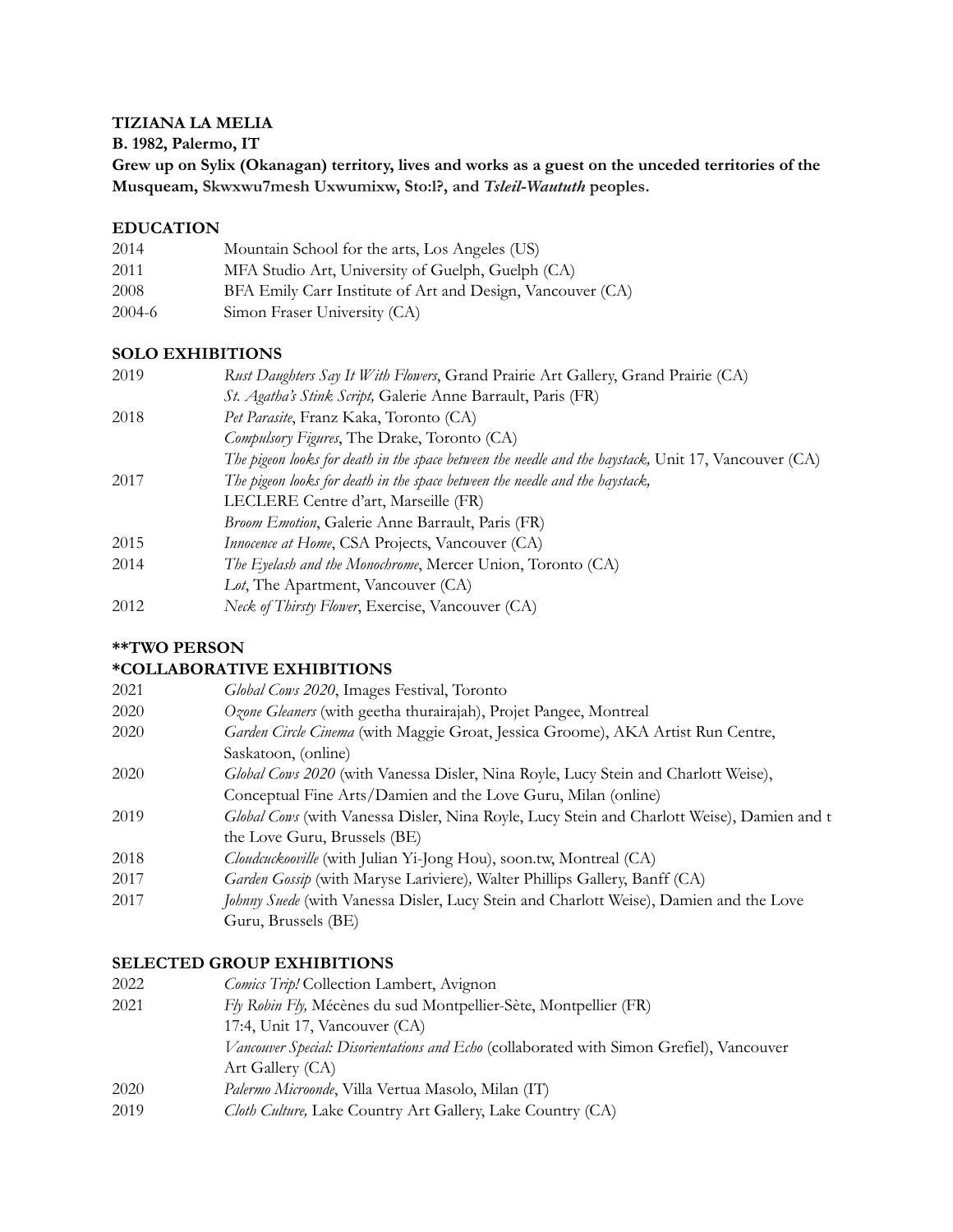|      | Pastoral Love, Lucas Hirsch Gallery, Dusseldorf (DE)                                         |
|------|----------------------------------------------------------------------------------------------|
|      | Super, Natural, Unit 17, Vancouver (CA)                                                      |
|      | The Poets Have Always Preceded, Griffin Art Projects, North Vancouver (CA)                   |
| 2018 | Sauvage, Dom Art Space, Palermo (IT)                                                         |
|      | Annex, M+B Gallery, Los Angeles (US)                                                         |
|      | Compulsory Figures, The Drake, Toronto                                                       |
| 2017 | In the Land of Skeletons, Galerie der Stadt Schwaz, Schwaz (AU)                              |
|      | Domestic, like pre-Raphaelite brotherhood, Truth & Consequences, Geneva (CH)                 |
|      | 2 <sup>nd</sup> Kamias Triennale, Quezon City, Philippines (PH)                              |
| 2016 | Ambivalent Pleasures Triennale, Vancouver Art Gallery, Vancouver (CA)                        |
|      | Down To Write You This Poem Sat, Oakville Galleries, Oakville (CA)                           |
|      | Still Life, Lycée Raoul Follereau/Parc Saint Léger, Nevers (FR)                              |
|      | Terminal 1, Western Front, Vancouver (CA)                                                    |
|      | <i>Enter the Fog, The Rooms, St. Johns (CA)</i>                                              |
|      | Intensive Nesting, Division Gallery, Montreal (CA)                                           |
| 2015 | Stopping the Sun in its Course, Ghebaly Gallery, Los Angeles (US)                            |
|      | A Line in the Sand, Artist Curated Projects, Los Angeles (US)                                |
|      | Through a Window: Visual Art and SFU 1965-2015, Audain Gallery, Vancouver                    |
|      | (CA)                                                                                         |
|      | Intensive Nesting, Division Gallery, Montreal (CA)                                           |
|      | Glory Bead, Mint, Columbus, Ohio (US)                                                        |
|      |                                                                                              |
|      | Occasional Furniture, The Apartment, Vancouver (CA)                                          |
|      | Hotter Than July 24th, Cooper Cole, Toronto (CA)                                             |
| 2014 | Altered States, Macaulay Fine Arts, Vancouver (CA)                                           |
|      | A Problem So Big It Needs Other People, SBC Gallery, Montreal (CA)                           |
|      | Joan Dark, Western Front, Vancouver (CA)                                                     |
|      | Every Evasion, Equinox Gallery, Vancouver (CA)                                               |
| 2013 | The Part of No Part, 221A, Vancouver (CA)                                                    |
|      | The Intellection of Lady Spider House, Art Gallery of Alberta, Edmonton (CA)                 |
|      | Crystal Tongue, Exercise, Vancouver (CA)                                                     |
| 2012 | Freedom of Assembly, Oakville Gallery, Oakville (CA)                                         |
|      | Cut and Paste, Equinox Gallery, Vancouver (CA)                                               |
| 2011 | The Most She Weighed, The Least She Weighed, Susan Hobbs Gallery, Toronto (CA)               |
|      | SELECTED POETRY READING & PERFORMANCE                                                        |
| 2022 | Tiziana La Melia, Damien and the Love Guru, Zurich (CH), June 11                             |
|      | Nora Fulton & Tiziana La Melia, Atwater Poetry Project, Montreal (CA), April 5               |
|      | Covers Covers Covers, Artspeak, Vancouver (BC), March 19                                     |
|      | Fan Wu & Tiziana La Melia, Ozone Oxygen Centre, Nelson, BC (CA), February 23                 |
| 2021 | Tiziana La Melia (with Julie Mehertu), The Brooklyn Rail's New Social Environment Poet,      |
|      | April 16                                                                                     |
| 2020 | Claspest the Limits of Mortality, 2020 Performance series on Instagram Live, Lars Friedrich, |
|      | Berlin/Vancouver, July 26                                                                    |
| 2019 | Reading: La Marre and La Melia, Hotam Press, Vancouver (CA), June 29                         |
|      | Reading: Tiziana La Melia, Judith Penner and Renee Rodin, Griffin Art Projects, North        |
|      | Vancouver (CA), February 9                                                                   |
|      | Casual Magic, Organism for Poetic Research, New York                                         |
|      |                                                                                              |

*Second Spring*, Vivo at Trout Lake, Vancouver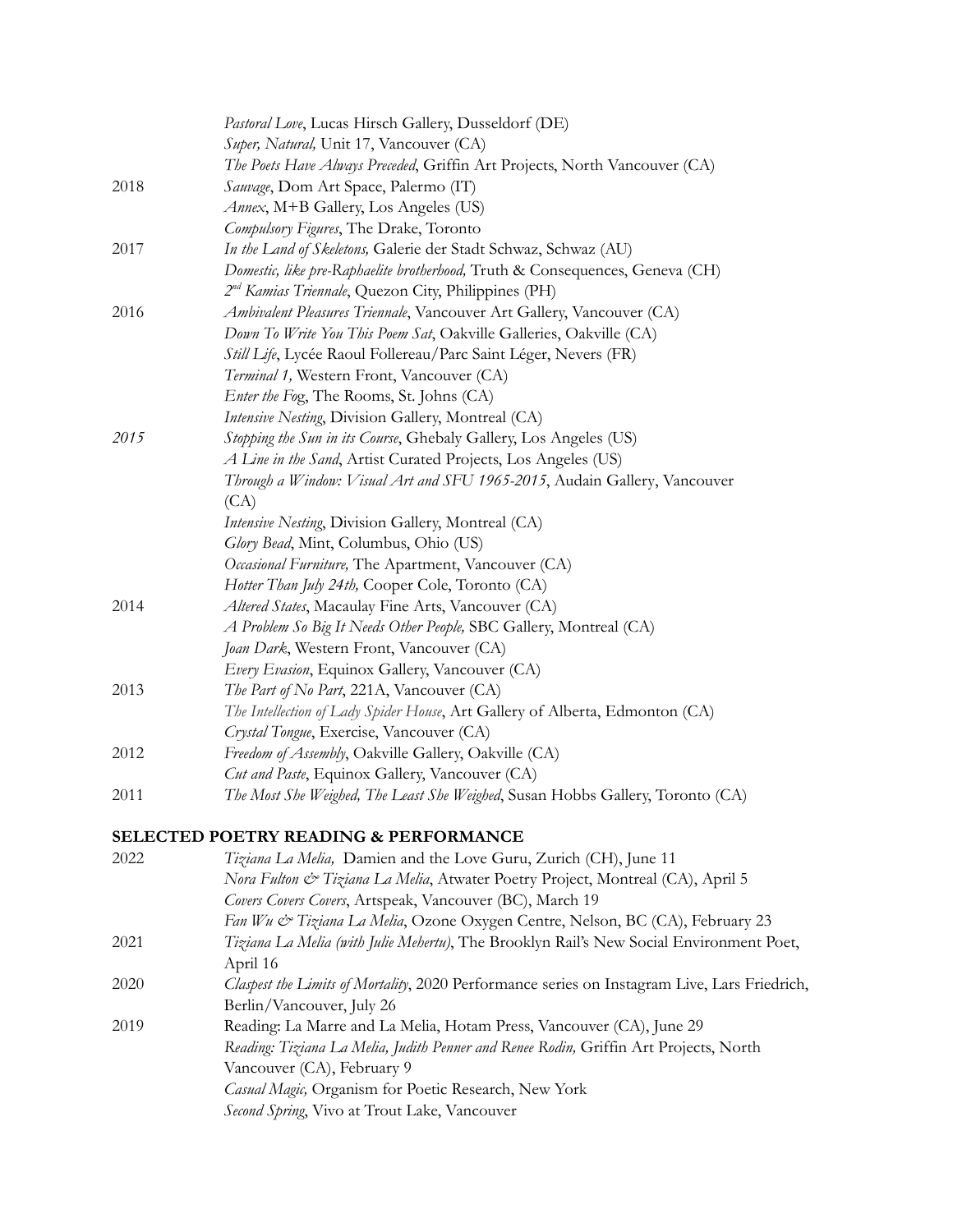| 2018 | Reading: Shiv Kotecha, Michael Nardone and Tiziana La Melia, knifeforkbooks, Toronto     |
|------|------------------------------------------------------------------------------------------|
|      | (CA), December 8                                                                         |
|      | Reading: Shiv Kotecha and Tiziana La Melia, Drawn and Quarterly, Montreal                |
|      | (CA), December 5                                                                         |
|      | Interjection Calendar, Image/Movement, Berlin (DE), October 23                           |
|      | Talon Fall Poetry Book Launch, Pratt Hall, Vancouver (CA), November 13                   |
|      | Press, Release beside Vikki Alexander, L'Escalier, Montreal (CA), March 4                |
|      | "Johnny Suede", Feminist Temporalities (Vancouver launch), Selectors Records, January 26 |
|      | Vancouver (CA)                                                                           |
| 2017 | Third Friday reading series, People's Co-Op, Vancouver (CA), November 17                 |
|      | Nice Poem, Charcuterie Launch, 221a (CA)                                                 |
|      | What About the Children, Damien and the Love Guru, Brussels (BE), April 22               |
| 2016 | Staring at the Ceiling, Contemporary Art Gallery, Vancouver (CA), January 26             |
|      | Moire Reading and Launch: What Shape of Purple, Art Metropole, June 25 (CA)              |
|      | The Eyelash and the Monochrome, Terminal 0.1, Western Front, Vancouver, October 31 (CA)  |
| 2015 | Twilight of the Idols, Francois Ghebaly, Los Angeles, July 22 (US)                       |
| 2014 | Scifi Poetics, Pelt Launch, Wendy's Subway, New York, September 26 (US)                  |
|      | Lot Potpourri (w/ Julian Hou). Rhythms and Forms: Artist Poetry, The Apartment,          |
|      | Vancouver, July 19 (CA)                                                                  |
|      | Rumours, A poetry reading at Model, Model, Vancouver (CA)                                |
| 2012 | The Part of No Part: Costumes, 221A, Vancouver (CA)                                      |
|      | Neck of Thirsty Flower, Exercise, Vancouver (CA)                                         |
|      | Lot, The Tent Shop, Scrivener's Monthly, The Western Front, Vancouver, June 16 (CA)      |
|      | Case Studies (w/ Vanessa Disler), Exercise, Vancouver (CA)                               |
| 2009 | Readings for TV, Axelrod Project Space, Guelph (CA)                                      |
| 2007 | KSW Emerging Poets Reading: Nikki Reimer, Mark Dahl, Jamie (CA)                          |
| 2008 | Best Friend Boys, 1067 Granville St, Organized by A23, Vancouver, June 23 (CA)           |
| 2006 | Lick, Organized by West Coast Line (Magazine Launch, No.48), Vancouver (CA)              |

# **INVITED TALKS**

| 2022 | Doing Time, Using People Or Gallery, Vancouver (CA), Feb 17                                   |
|------|-----------------------------------------------------------------------------------------------|
|      | CAG Reads, Contemporary Art Gallery, Vancouver (CA), March 20                                 |
| 2020 | The Eyelash and The Monochrome, Brown University (US)                                         |
|      | Kletic Kink Talk, University of Toronto (CA)                                                  |
|      | Fine Art Speakers Series, Langara College, Vancouver (CA)                                     |
|      | The Eyelash and The Monochrome, "Gertrude Stein and What Comes After", Brown University       |
|      | (US)                                                                                          |
| 2019 | Corduroy Road, Grande Prairie Regional College, Grande Prairie (CA)                           |
| 2017 | The Marseille Cat, UBCO, Kelowna (CA)                                                         |
|      | New Blobs of Time from Word to Work to Object, Accademia di Belli Arti di Napoli, Naples (IT) |
| 2015 | Innocence at Home, School for the Contemporary Arts, Vancouver (CA), Invitation by Densise    |
|      | <i>Innocence at Home</i> , ESAAB, Nevers (FR)                                                 |
| 2012 | Hanging on to the Part, Twilight Hour: Painters Talking About Painting, ECU, Vancouver (CA)   |
|      |                                                                                               |

## **SCREENINGS**

| 2020 | 3 Pockets di Ogetti, Toronto Art Fair, Unit 17, Toronto (CA)               |
|------|----------------------------------------------------------------------------|
| 2019 | Garden Gossip, E.S.P.: Ecologies, Unit 17, Vancouver (CA)                  |
| 2018 | 3 Pockets di Oggetti, Tamara Henderson: Out of Body, The Tate, London (UK) |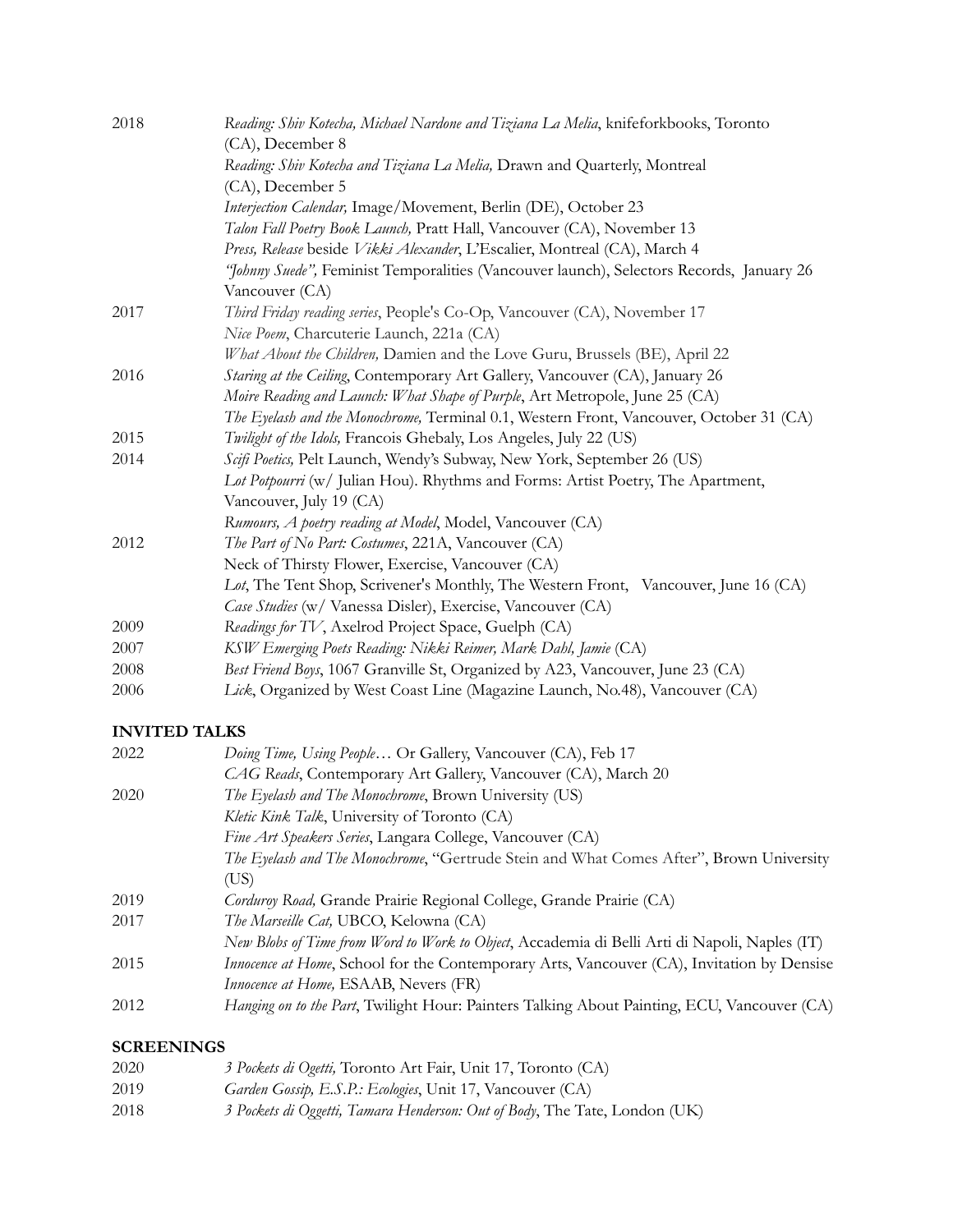| 2016 | Affinities (in conversation with Joan Jonas), $DHC/Art$ , Montreal (CA) |
|------|-------------------------------------------------------------------------|
|      | Unstill Objects & Lost Materials, Gallery S O, London, (UK)             |
| 2015 | Light Soluble Mediums, The Picture Show, New York (US)                  |
| 2013 | L'Hôtel de l'Exposition, Treize, Paris (FR)                             |

# **BOOKS AND SPECIAL PROJECTS**

| 2022 | (Forthcoming) The Simple Life (working title), Archive Books, Edited by Sonia D'Alto              |
|------|---------------------------------------------------------------------------------------------------|
| 2018 | The Eyelash and the Monochrome. Talonbooks. Edited by Catriona Strang                             |
|      | Oral Like Cloaks, Dialect (Selected Writing 2005-2018). 2nd Printing by Blank Cheque Press.       |
|      | Edited by Jacquelyn Zong-Li Ross                                                                  |
| 2016 | Oral Like Cloaks, Dialect (Selected Writing 2005-2015). Publication Studio. Edited by Steffanie   |
|      | Lıng                                                                                              |
| 2012 | Page of Vapours: Digressions: Collected Writing. Edited by Tiziana La Melia and co-published with |
|      | <b>Exercise Project Space</b>                                                                     |
|      |                                                                                                   |

## **WRITING**

| 2021 | Walking towards 8 cups of tears for Alison Yip, Noah Klinik Gallery, Berlin/CAG, Vancouver       |
|------|--------------------------------------------------------------------------------------------------|
|      | Choreography for Carrot: Shizen Jambor, Haunt Projects, Vancouver                                |
|      | Kletic Kink @10/14. _bluemoonincantation_trueblood with Blue Moon Sifter (with                   |
|      | Simon Grefiel), The Capilano Review Rituals Issue, Edited by Lauren Lavery                       |
|      | (Forthcoming) Ampersands Corset, The Capilano Review Anniversary Issue, Edited by                |
|      | Matea Kulic                                                                                      |
|      | Cups of Tears & Walking Towards Soma Tropika, exhibition text for Alison Yip, Galerie            |
|      | Noah Klink and The Contemporary Art Gallery                                                      |
|      | Me, Cover Me (with James Albers), Artspeak, Edited by Kiel Torres and Bopha Chhay                |
|      | Kletic Kink, Friendship Poems, Agongy Klub, Edited by Casey Wei                                  |
|      | Big Naturals, exhibition text for Vanessa Disler, Damien and the Love Guru                       |
| 2020 | Choreography for a Carrot: Shizen Jambor. Haunt Projects, Edited by Lucien Durey                 |
|      | Mushroom Poem, Agony Klub, Issue 7, Edited by Casey Wei                                          |
|      | Corduroy Road, Mars No.25, Published by Media Naranja                                            |
|      | Juicy, Recommender Engine, Edited by Ollie Tong, Blog Nov. 11                                    |
| 2019 | The Tender Sorrow of Casey Wei, Essay commissioned by Images Festival, edited by Steffanie       |
|      | Ling                                                                                             |
|      | Folded Paper Butterfly, Essay commissioned by the Gordon Smith Gallery for Tiko Kerr             |
|      | Catalogue, Edited by Meredith Preuss                                                             |
|      | Jade Windscreen Powder: w Tissue Sludge Composition (with Laurie Kang), Public Journal, Issue 58 |
|      | Lace Embrace, W190 (exhibition catalogue), Amsterdam (NL)                                        |
| 2018 | Grandgossipma. Pa-pag-page Issue 1. Edited by Christian Vistan and Shizen Jambor                 |
| 2017 | Nice Poem. Charcuterie Issue 3. Edited by Bopha Chhay                                            |
|      | Sweaty Feelings. Agony Klub, Issue 2, Edited by Casey Wei                                        |
|      | Mouthwash, The Interjection Calendar, March Issue, Montez Press                                  |
|      | Press Release and Broom Emotion, Feminist Temporalities, Organism for Poetic Research            |
| 2016 | Excerpt from The Eyelash and the Monochrome. Art 21 Magazine, Nov/Oct Issue                      |
|      | (online), Edited by Lee Plested                                                                  |
|      | A Brief Vacation. Rooms with a Review (collected writings from the Critical Art Writing E        |
|      | Ensemble II), Edited by Jacquelyn Zong-Li Ross                                                   |
| 2015 | Voices On Her Cures. C Magazine, Issue 127, Edited by cheyanne turions, Kari Cwynar and          |
|      | Danielle St. Amour                                                                               |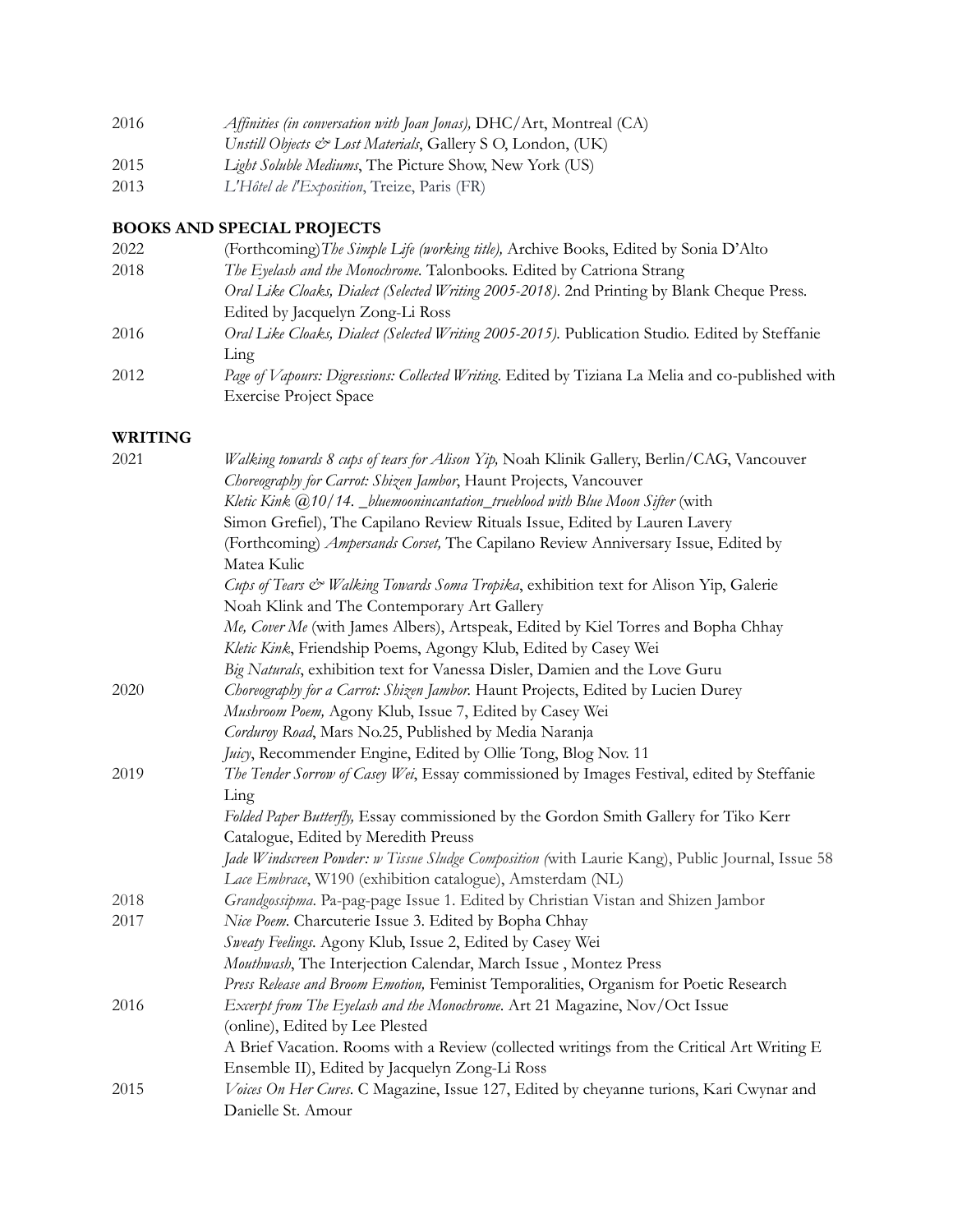|      | Michael Dean: Walling the Wall, Flooring the Floor, Dooring the Door. LA Art Book Review, Issue |
|------|-------------------------------------------------------------------------------------------------|
|      | 5.0, Edited by Andrew Berardini                                                                 |
|      | A few notes and citations. The Capilano Review Issue 3.27, Edited by Jenny Penberthy            |
|      | FLAR Report. C Magazine, Issue 128, Edited by Amish Morrell                                     |
|      | Would you rather have a peach or a painting of a peach? Letters to the Editors, Edited by Anna  |
|      | Szaflarski                                                                                      |
|      | "Is 1 hr 1 hr?" exhibition text for Laurie Kang, 8-11                                           |
|      | Innocence at Home w/Steffanie Ling, exhibition text for CSA                                     |
| 2014 | 2 Poems. The Lake. Almanac organized by Maggie Groat                                            |
|      | Thought Column for Joan Dark the Saint. Night Papers 5, Edited by Davida Nermeroff              |
|      | Amphibian Slurps (w/ Julian Hou). Fantasy Art Now, Swimmers Group Books                         |
| 2013 | Lot: exhibition essay for Sally Späth and Nestor Krüger, YYZ                                    |
|      | Oom Otion: Film in Four Parts. Pelt: "Ravanastron," Issue 2, "(Journal of Poetics and Theory).  |
|      | Edited by Ada Smailbegović and Rachael Wilson, pp. 31-46                                        |
|      | Capilano Style Column (w/ Rebecca Brewer). The Capilano Review, Issue 3.22,                     |
|      | Edited by Jenny Penberthy and Andrea Actis                                                      |
|      | Many Many Woman: Interview with Silke Otto-Knapp. Setup, Issue 3, Edited by Mitch Speed and     |
|      | Charles Satterly                                                                                |
| 2012 | Table of Contents (Accompanying Poem). Pelt: "The Skin of Space" (Journal of Poetics and        |
|      | Theory). Edited by Ada Smailbegović, Daniel Reiman and Rachael Wilson                           |
| 2011 | The Hands of V&U. Pyramid Power, Issue 8, Edited by Rachelle Sawatsky                           |
| 2010 | Story About Making a Line. W2010. W Magazine, Kooteney School of Writing                        |
| 2005 | for fun furnitures, pretty. West Coast Line No.48, Edited by Jerry Zaslove and Glen Lowry       |

## **SELECTED BIBLIOGRAPHY**

|      | ** refers to books and exhibition catalogues                                              |
|------|-------------------------------------------------------------------------------------------|
| 2020 | Mezzapelle, Lorenza. "The Home, The Settlers, and The Uninvited", The Concordian,         |
|      | January 21                                                                                |
|      | Hogeveen, Esme. "Tiziana La Melia and geetha thurairajah's Ozone Gleaners", The Editorial |
|      | Magazine, April 13                                                                        |
|      | Artists and Friends. "EPOCH, Global Cows, SITE in oscillation, Hans Ulrich Obrist's Do it |
|      | Project, and Sophie Bates on ilyd", May 19                                                |
|      | Stead, Chloe. "We Wanted to Rethink the Form of What and an Online Exhibition Could       |
|      | Be-how these artists and curators have adapted digitally", Sleek Magazine, April 29       |
| 2019 | Wilson, Rachael Guynn. "Of Blooms and Lashes", Hyperallergic, March 2                     |
|      | Mo. A. "Hommage a Sainte Agathe," Le Quotidien d l'Art, April 24                          |
|      | Stead, Chloe. "Brussels Roundup", Art Agenda, May 16                                      |
| 2018 | Balland, Franck. 'Capturing Desire', Art Press April                                      |
|      | Ling, Steffanie. "10 Artists Who Work With Text", Canadian Art                            |
|      | Andreani, Lisa. "Sauvage", ATP Diary, October 7                                           |
| 2017 | Davies, Lillian. "Tiziana La Melia", Artforum, September Issue                            |
|      | Kopp, Celine. "Cursing the Edge", Code South                                              |
|      | Witt, Andrew. "Eccentric, Polymorphous, Abstract: Vancouver Art and other                 |
|      | Mythologies of the Near-Future", The Mainlander, January 14                               |
|      | **Silver, Erin. Narratives Unfolding: National Art Histories in an Unfinished World,      |
|      | ed. Martha Langford, for McGill-Queen's University Press                                  |
| 2016 | Webb, Nancy. "A Pool is Water," C Magazine, Issue 132                                     |
|      |                                                                                           |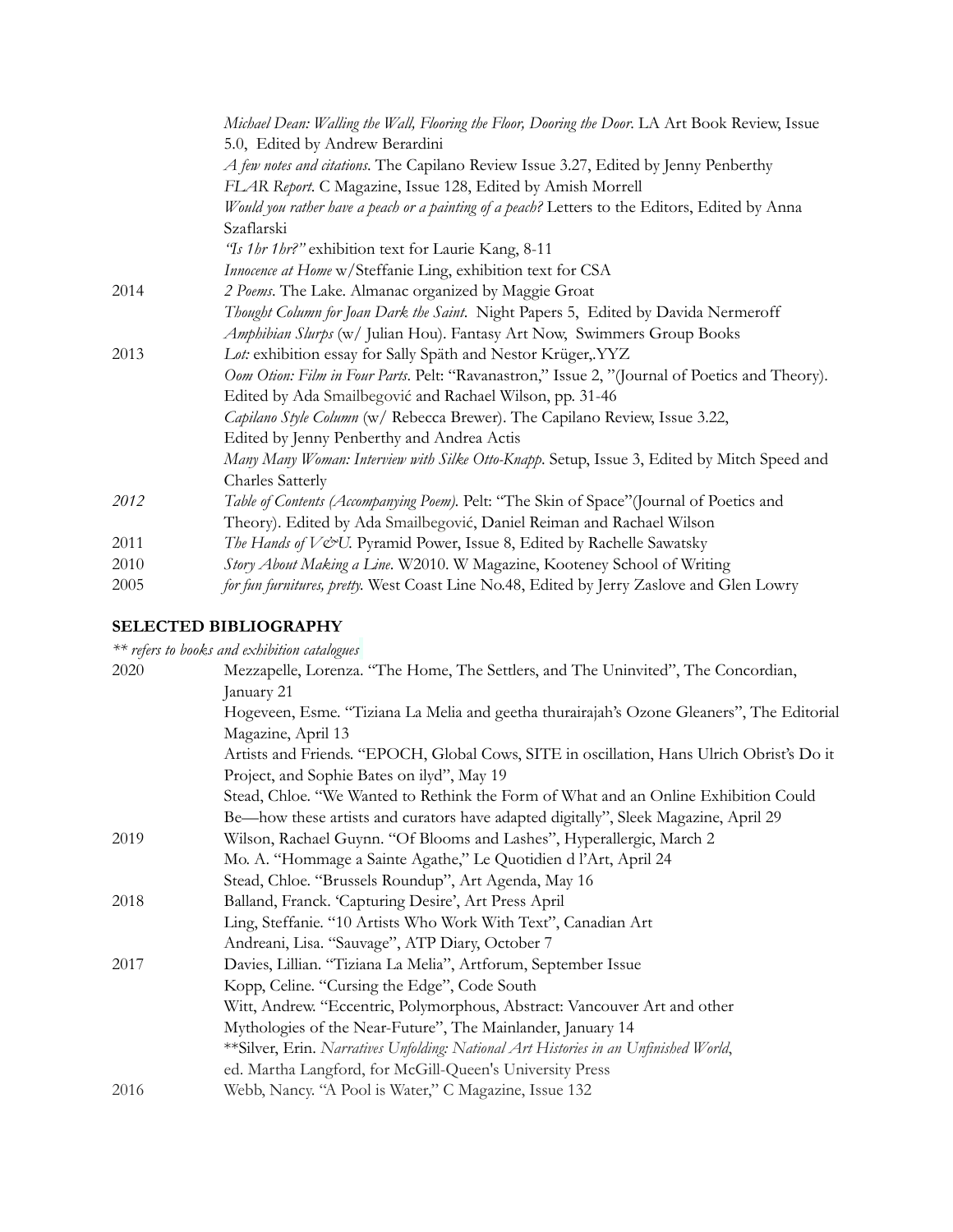|      | turions, cheyanne. "Evocative and Futile Fantasies of Nature Tamed," Hyperallergic, April 1 |
|------|---------------------------------------------------------------------------------------------|
|      | Laurence, Robin. "Vancouver Special: Ambivalent Pleasures sparks delight in dark times",    |
|      | The Georgia Straight, December 7                                                            |
|      | West, Linnea. "Phone Tag: Interview []", Art Ravels, October 3                              |
|      | **Vancouver Special Ambivalent Pleasure. pp 50-51                                           |
|      | Ferrand, Nicolas-Xavier "Still Life", Pensée Plastique                                      |
| 2015 | Kirsh, Jessica, "Intensive Nesting," Editorial Magazine                                     |
|      | Olauson, Ingrid. "Poems for Hairdressers," Issue Magazine 2015                              |
|      | Irvine, Karina. "Top 3 of 2015: Telling Things," Canadian Art, December 23                  |
|      | Power, Craig Francis. "Enter the Fog," C Magazine, Issue 130                                |
|      | Moore, Lisa. "Enter the Fog," Canadian Art                                                  |
|      | Irvine, Karina. "Top 3 of 2015: Telling Things," Canadian Art, December 23                  |
|      | Power, Craig Francis. "Enter the Fog," C Magazine, Issue 130                                |
|      | Moore, Lisa. "Enter the Fog," Canadian Art                                                  |
|      | Moser, Gaby. "Play on Words: Stopping the Sun in its Course," Canadian Art, August 20       |
|      | Kirzenbaum, Martha."The Vancouver Model," Flash Art, April 17                               |
|      | Prata, Rosie. "Tiziana La Melia's Winking References," Canadian Art, January 7              |
| 2014 | Sawatsky, Rachelle. "Yellow Snail," Exhibition Essay for The Eyelash and the Monochrome,    |
|      | Mercer Union                                                                                |
|      | Adams, James. "Painter breathes new life into the craft," Globe and Mail, October 5         |
|      | Ross, Jacquelyn Zong-Li. "Artist Poetry, Poets Theatre," The Capilano Review, Issue         |
|      | 3.24, pp. 227-28                                                                            |
|      | Cwynar, Kari. "A Problem So Big It Needs Other People," C Magazine, Issue                   |
|      | 122, pp.57-58                                                                               |
|      | turions, cheyanne. "Subjects as Things," http://cheyanneturions.wordpress.com               |
| 2013 | Turner, Michael. "Crystal Tongue Defies Analysis In Vancouver," Canadian Art, June 12       |
|      | Ross, Jacquelyn Zong-Li. "Rehearsal for a Poem: A Conversation with Tiziana La Melia,"      |
|      | C Magazine, Issue 117, pp.36-41                                                             |

## **RESIDENCIES**

| 2019 | Grande Prairie Artist in Residence (CA)                                                |
|------|----------------------------------------------------------------------------------------|
| 2017 | Triangle, Marseille (FR)                                                               |
| 2016 | Critical Art Writing Ensemble, Banff (CA)                                              |
| 2015 | Second Homes Residency, Parc Saint Léger, Pougues-les-Eaux (FR)                        |
| 2014 | TPW R&D Writer in Residence, Toronto (CA)                                              |
| 2014 | The Mountain School of Arts, Los Angeles (US)                                          |
| 2010 | Figure in a Mountain Landscape (Reprise) with Silke Otto Knapp and Jan Verwoert, Banff |
|      | (CA)                                                                                   |
|      |                                                                                        |

## **SELECTED AWARDS**

| 2021         | British Columbia Arts Council Project Assistance Award                |
|--------------|-----------------------------------------------------------------------|
| 2020         | Canada Council for the Arts Concept to Creation Grant                 |
|              | Nomination for 3 Month Residency in Porthmeor Studios, St. Ives, (UK) |
| 2019-Present | 221a Howe Street Studio (CA)                                          |
| 2017         | Centre Culturel Canadien Grant, Paris (FR)                            |
|              | Henry Art Award Shortlist                                             |
|              | CASV Short list                                                       |
| 2015         | British Columbia Arts Council Professional Development Grant          |